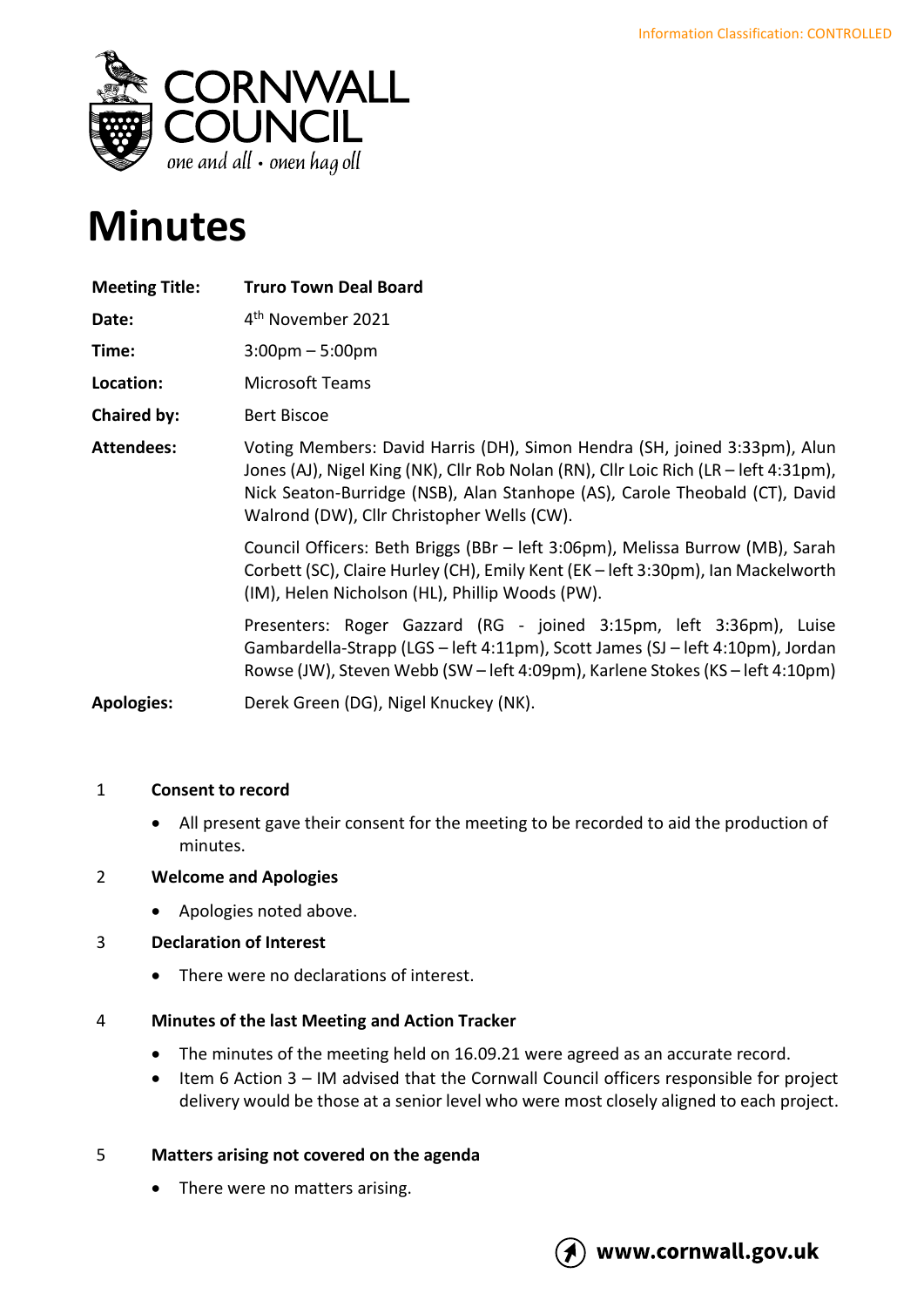#### 6 **Project lead Presentations**

#### Boscawen Sport & Recreation

- SJ gave a presentation about the Boscawen Sport & Recreation project, a copy of which has been circulated to the Board. A discussion followed.
- DH raised concerns that the studies mentioned in the presentation had not been carried out and asked if there was a timetable for producing them. SJ advised that reports were expected in the new year and assured the Board that timetables would be put in place with the consultants.
- Regarding how the Botanical House would generate revenue, RG advised that they intended to charge residents a lower fee than visitors and generate income from the café and plant sales.
- In answer to a question about the required improvements to flood defences, SJ noted that this needed to be addressed as a whole, considering the harbour, Boscawen Park and Truro Loops projects, as they were all interconnected. He noted that Cornwall Council were keen to work with MWJV and the Environment Agency to find a solution.
- CH advised that there was no deadline for projects' public consultations there was scope for a town-wide approach, but projects should engage with their own users to inform project development.
- BB queried how synergies between the proposed bridge and other projects such as Boscawen Sport & Recreation and Truro Loops would be addressed in project development. SJ acknowledged that the bridge was key to unlocking a number of projects and would be particularly important for the masterplanning.

## Truro Harbour and Lemon Quay

- CH gave a verbal update and SJ talked through a presentation on Truro Harbour & Lemon Quay. A copy of the presentation has been circulated to the board.
- SJ noted that project costs had risen creating a gap between budget and funding which needed to be addressed and a strategy agreed. For example, could money be vired across from other Truro Town Deal projects to a key project such as the lifting bridge.
- **ACTION 1:** CH/SC full feasibility report to be made available to Board.
- **ACTION 2**: SC slides to be circulated to the Board.
- BB noted that if metals could be extracted from silt in the river it could be a source of match funding for Town Deal projects as the price of metals was high. CH advised that this had been raised with WSP and the silt would be sampled, but there was a question over whether the volume of dredged material would be large enough to make recovery financially viable.
- MB provided an update from Nick Truscott, CC passenger transport lead, on buses' use of Lemon Quay - no buses were crossing Lemon Quay in service when exiting the city via Lemon Street/Falmouth Road. CW noted that some buses had been seen crossing the Quay and asked MB to check the current position.
- **ACTION 3:** MB to check if any bus services are crossing Lemon Quay.
- SJ advised that when the cost of the projects had been revised predicted cost increases across time had been built in.
- DW queried the mechanism and timeframes for dealing with the £3.8m funding gap. SJ advised that the Board would receive costed options and a prioritisation process would be carried out in approx February/March 2022. He impressed upon the Board the need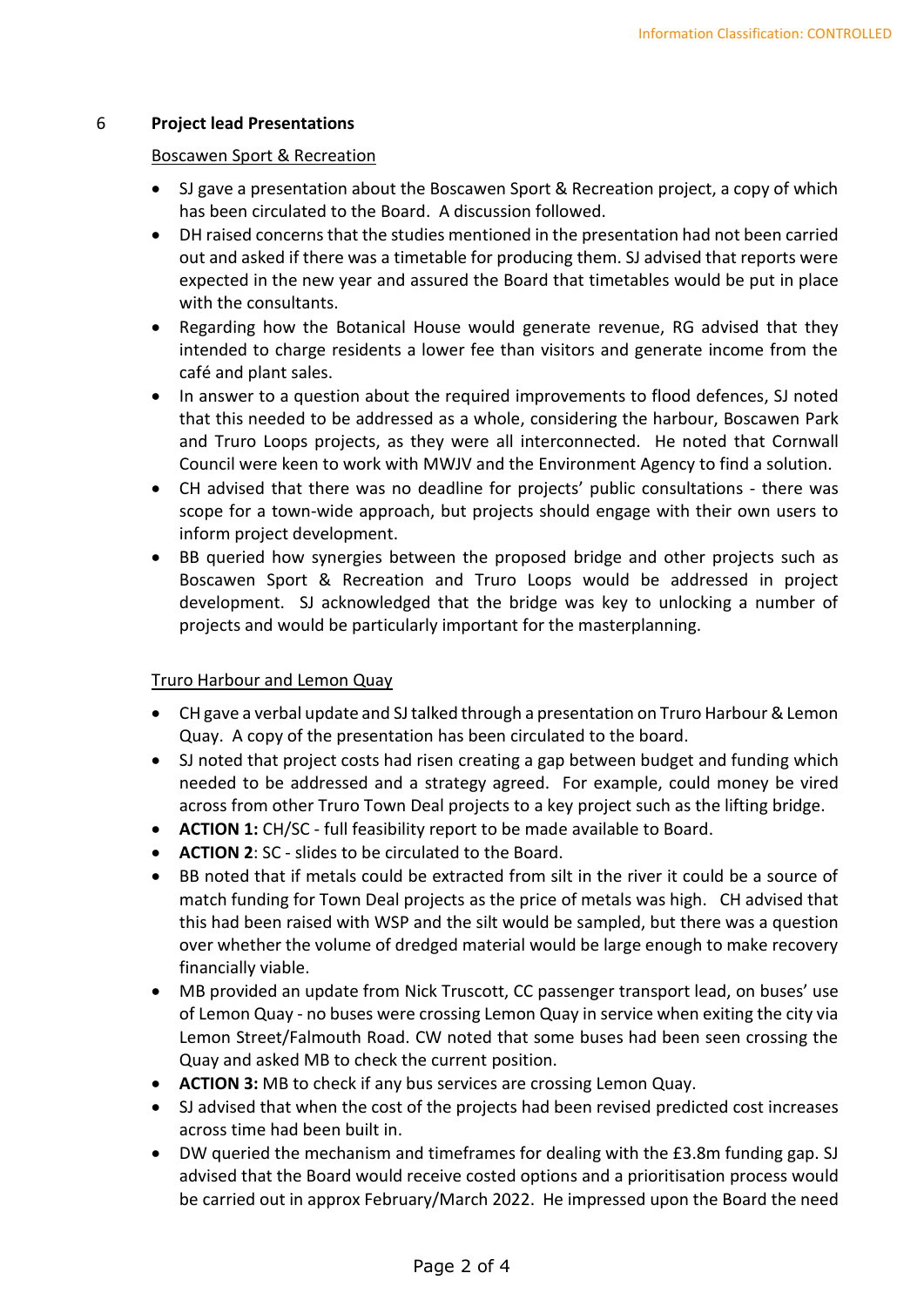to consider whether they would reallocate funds from projects which were not progressing so well to other priorities such as the lifting bridge.

#### 7 **Board Member Project / Stakeholder engagement**

- Board accepted AS's proposal that each Truro Town Deal project should have a stakeholder group in which at least one board member takes an active role.
- It was noted that Boscawen Sport and Recreation already had a stakeholder group and NK offered to be the Board representative.
- **ACTION 4:** AS to work with the PMO to define the membership of each stakeholder group, agree board member membership and report at next meeting.

#### 8 **Programme Management Office Update**

- CH talked through the Project Highlight Report and Risk Register.
- Mutual Ventures' work on business case development was fully underway and they had done baselining with all projects not led by Cornwall Council.
- The cashflow facility was open and one application had been received from a Truro Town Deal project. The PMO was encouraging other projects to make use of the facility to support project development.
- CH highlighted cost escalation as a key risk. Increasing costs were being seen because project costs were now becoming more clearly defined and the pandemic and cost increases in the supply chain were having an effect.
- CH advised that the PMO would report on cost escalation at the next meeting and proposed that the Board consider how this would be managed.
- **ACTION 5:** CH to report at next board on cost escalation
- CH noted that match funding also remained a risk for many projects.
- The Board discussed the possibility of holding an event for potential match funders to introduce them to projects and felt it would be better to this when full business cases were ready and there was greater clarity around costs and potential returns for investors. It was also noted that it would be more effective to seek match funding on a project by project basis as different projects would suit different funders, eg public or private sector. CH noted that the PMO could draw in other resources such as Cornwall Trade & Investment.
- **ACTION 6:** CH report on how the Board might attract match funders.

## 9 **Communications Update**

- The Communications Lead post at the PMO had been filled that week and Aurore Parkin, who had taken on the role, would be contacting the Board's communications representatives. Budget was available for supporting town level communications so a priority would be to find out what the reps wanted to achieve and procure any external support required.
- **ACTION 7:** CH to report on progress on communications at the next meeting.

#### 10 **Any other Business**

• None

## 11 **Items for next agenda**

• None